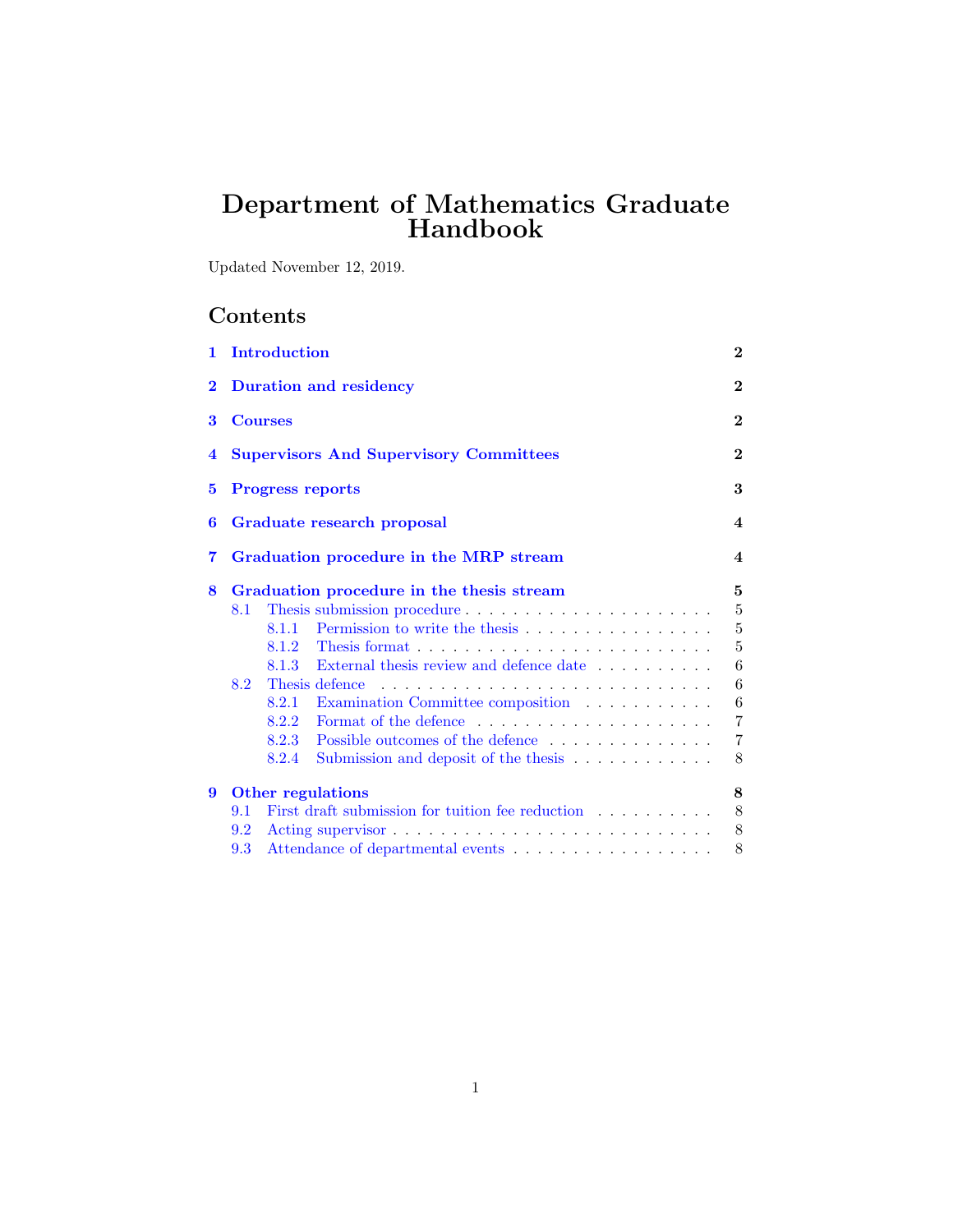# <span id="page-1-0"></span>1 Introduction

All graduate students are bound by Academic regulations and University policies, which can be found in the current graduate calendar at [http://www.](http://www.brocku.ca/webcal/current/graduate/acad.html) [brocku.ca/webcal/current/graduate/acad.html](http://www.brocku.ca/webcal/current/graduate/acad.html).

Degree requirements for the M.Sc. degree are spelled out in the Mathematics section of the current graduate calendar

In addition to these, graduate students in Mathematics and Statistics are subject to departmental rules and regulations outlined below.

## <span id="page-1-1"></span>2 Duration and residency

Full-time candidates must complete all degree requirements within three years from the date of first registration.

Part-time candidates must complete all degree requirements within five years from the date of first registration.

The normal duration of the M. Sc. program is 24 months. However, completion in 12 months is possible in the Statistics concentration.

A part-time graduate student may register for no more than two half-credit courses (1 credit) in each academic term. Permission to change status from full-time to part-time, or vice versa, must be sought from the Department of Mathematics and approved by the Graduate Program Director and the Office of Graduate Studies. Students must complete a Request to Change Status form found at [https://brocku.ca/graduate-studies/student-resources/](https://brocku.ca/graduate-studies/student-resources/forms/) [forms/](https://brocku.ca/graduate-studies/student-resources/forms/).

### <span id="page-1-2"></span>3 Courses

A list of graduate courses can be found in sec. 10 of the graduate calendar. Currently offered courses can be found in the current graduate timetable. Links to currently offered courses and course descriptions can be found at the web page of the graduate program at [https://brocku.ca/mathematics-science/](https://brocku.ca/mathematics-science/mathematics/graduate-programs/) [mathematics/graduate-programs/](https://brocku.ca/mathematics-science/mathematics/graduate-programs/).

Students are requested to discuss course selection with their supervisor prior to registration. Final registration approval will be issued by the Graduate Program Director in consultation with the supervisor.

### <span id="page-1-3"></span>4 Supervisors And Supervisory Committees

- (a) Upon acceptance to the program, each student will be assigned a Supervisor.
- (b) By default, all graduate students are initially admitted to the Major Research Paper (MRP) stream. Students may switch to the thesis stream at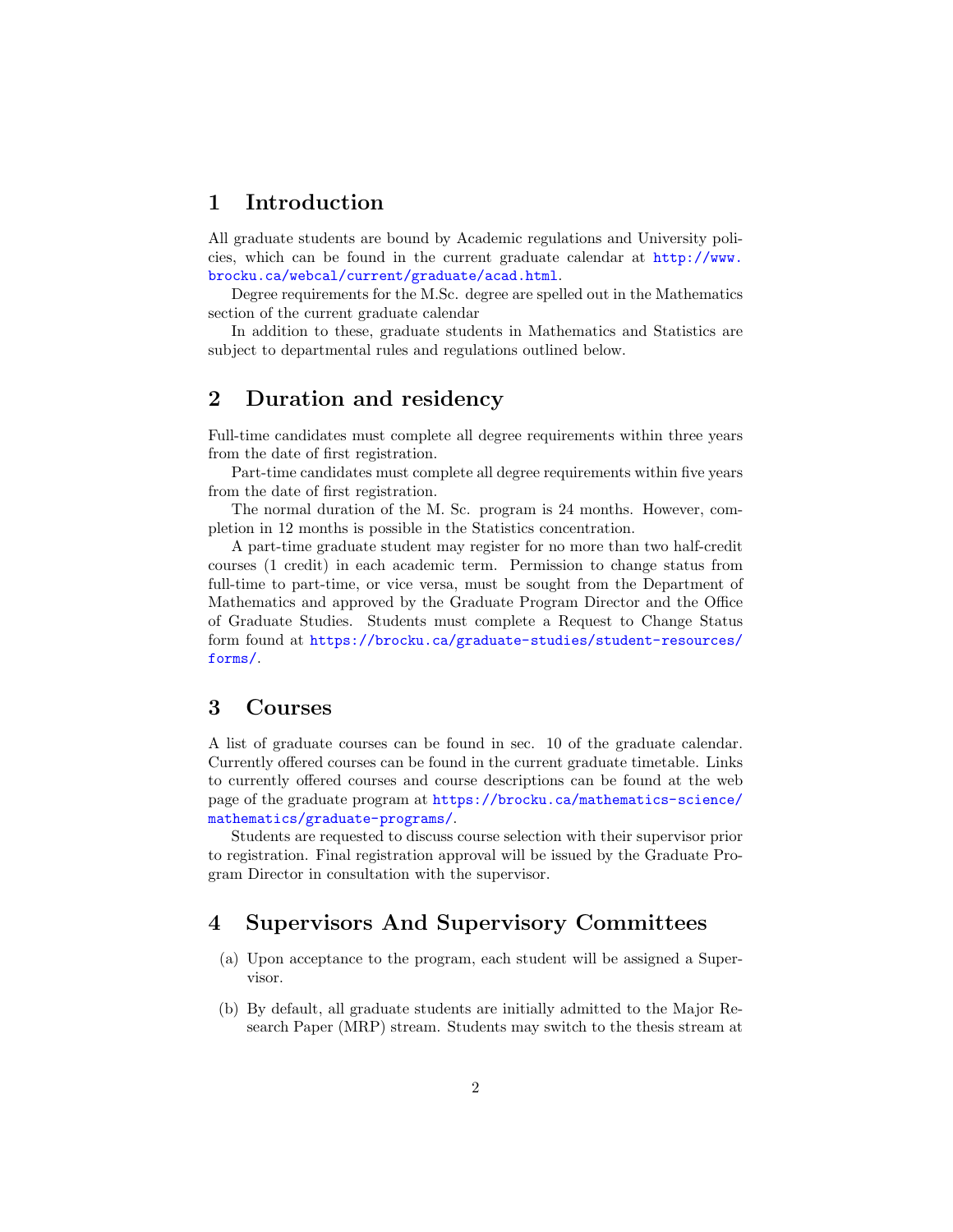any time, subject to approval of the Supervisor and the Graduate Program Director.

- (c) For each student in the  $MRP$  stream, the supervisor in consultation with the student will propose the supervisory committee composition, which must comprise a minimum of two members, the supervisor and another faculty member.
- (d) For each student in the thesis stream, the supervisor in consultation with the student will propose the supervisory committee composition, which must comprise a minimum of three members, the supervisor and another two faculty members.
- (e) The names of members of the committee must be submitted to the Graduate Program Director for approval at the time of the first student progress report.
- (f) If either the graduate student or supervisor wishes to initiate a change in supervisor the request must be presented in writing, with explanation, to the Graduate Program Director, and approved by the Faculty Dean and the Dean of Graduate Studies.

Roles and responsibilities of supervisors and supervisory committees are described in detail in sec. 9.1 of the Faculty Handbook, [https://brocku.ca/](https://brocku.ca/university-secretariat/faculty-handbook/section-3/#9._Graduate_Supervision,_Exit_Requirements_and_Thesis_Defences) [university-secretariat/faculty-handbook/section-3/#9.\\_Graduate\\_Sup](https://brocku.ca/university-secretariat/faculty-handbook/section-3/#9._Graduate_Supervision,_Exit_Requirements_and_Thesis_Defences)ervision, [\\_Exit\\_Requirements\\_and\\_Thesis\\_Defences](https://brocku.ca/university-secretariat/faculty-handbook/section-3/#9._Graduate_Supervision,_Exit_Requirements_and_Thesis_Defences).

## <span id="page-2-0"></span>5 Progress reports

The progress of all students will be reviewed at least twice yearly by the Supervisory Committee, normally in September and in January. Additional reviews may be conducted at the request of the student, member(s) of the Committee, or the Graduate Program Director.

The Supervisory Committee shall review:

- (i) program course and ancillary requirements
- (ii) performance in courses
- (ii) progress in research (if applicable)

Recommendations will be made to the Graduate Program Director in writing, using the prescribed form given in the Appendix. Three possible outcomes of the progress review are possible: "satisfactory", "unsatisfactory" and "needs monitoring".

If the student's progress is unsatisfactory, the student will be placed on probation or asked to withdraw from the program.

If the Supervisory Committee determines that the student needs monitoring, additional progress review(s) shall be conducted at times determined by the Committee.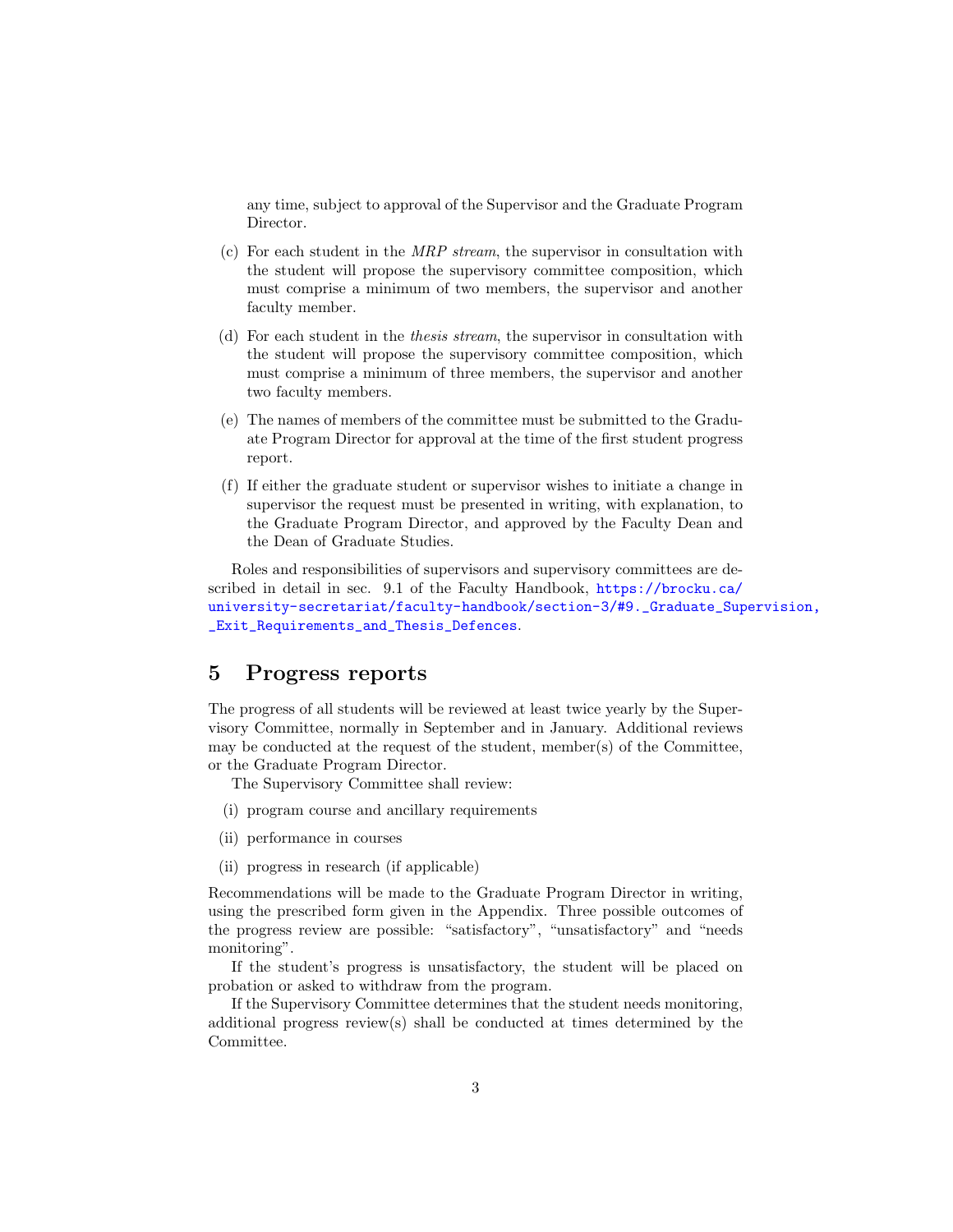### <span id="page-3-0"></span>6 Graduate research proposal

Students in both MRP and thesis streams must submit and have approved by their supervisory committee a proposal of research at the time when they register for the first time for MATH 5P99 (MRP students) or MATH 5F90 (thesis students). The proposal must be submitted in writing to the supervisor and signed by all members of the supervisory committee before the start of the term.

### <span id="page-3-1"></span>7 Graduation procedure in the MRP stream

Students who wish to graduate int the MRP stream must submit, via student portal, "intention to graduate", paying the required fee. The last day to submit the intention to graduate without late fee is about 3 months before the convocation, the exact date is listed at [https://brocku.ca/important-dates/](https://brocku.ca/important-dates/graduate-studies/) [graduate-studies/](https://brocku.ca/important-dates/graduate-studies/).

Once the MRP is completed, all students in the MRP stream are required to submit a written report and deliver a formal public presentation summarizing the MRP. This must be done as follows:

- 1. The student, after obtaining permission form the supervisor(s) to do so, submits (via email) the PDF file of the completed MRP report to the Graduate Admin Coordinator (further abbreviated as GAC, currently Elena Genkin, D473, <egenkin@brocku.ca> ) and asks for arranging the presentation.
- 2. GAC sends the the PDF file of the MRP report to supervisor(s) and other member(s) of the supervisory committee (with cc: to  $\text{GPD}$ ) and arranges the time and room for presentation.
- 3. Presentation is delivered. After the presentation, the supervisory committee reviews the MRP report and the presentation and determines the final mark for Math 5P99. The final mark is then communicated to the GAC.

Important: the final mark for Math 5P99 must be communicated to GAC at least a month before the convocation (check with the GAC for the exact deadline). This deadline is firm.

- 4. The student arranges for printing of hard copies of the MRP report and submits them to the Department. This is to be done as follows:
	- The student needs to obtain a report number from the departmental office (from the administrative assistant in J415). Reports will be numbered using YYMMDD-NN format, where YY=year, MM=month, DD=day, NN=consecutive number (in the case if more than one report is submitted on a given day).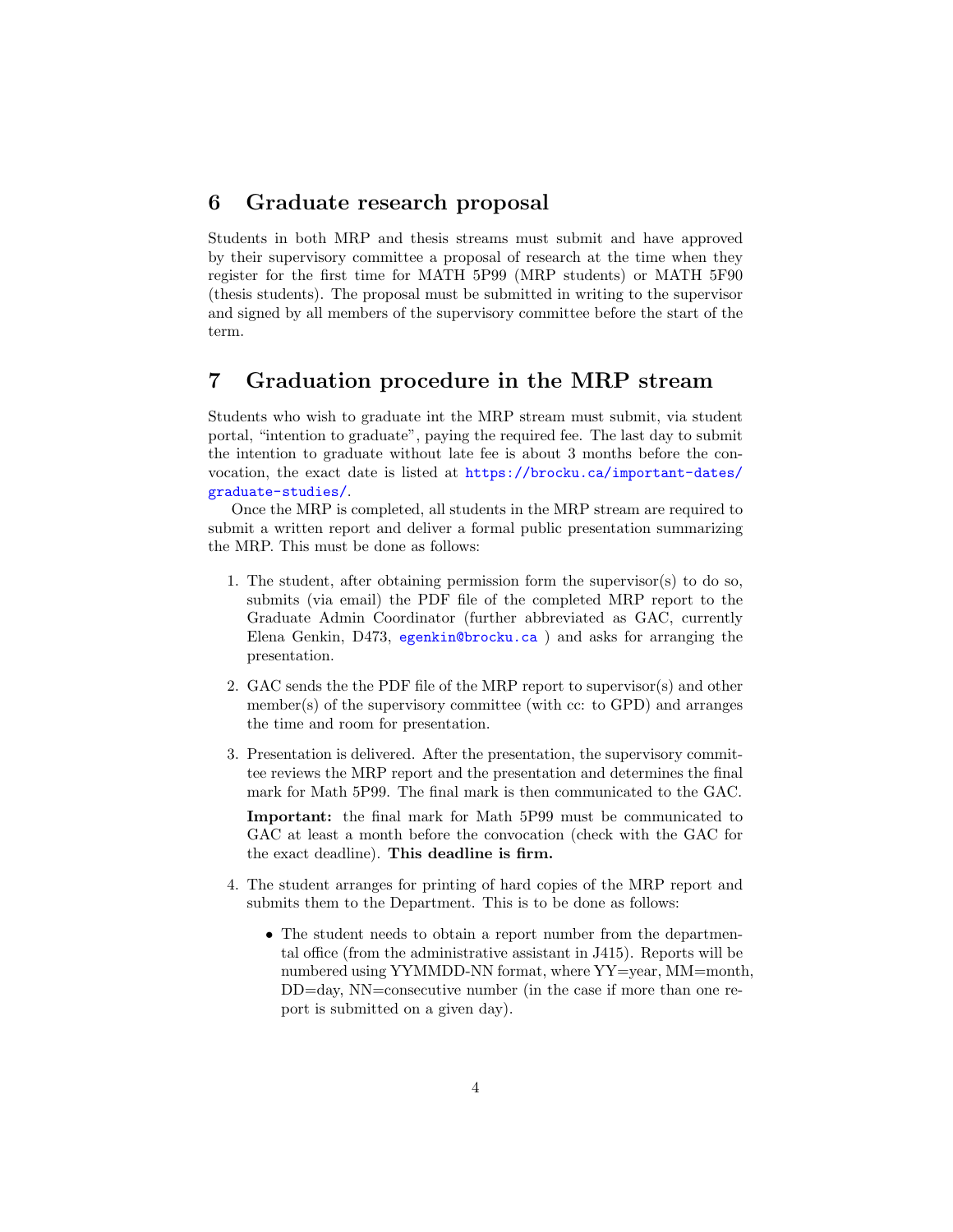- The front page featuring the report number must be printed (preferably using a colour printer) using the template available in electronic form from the math office.
- Student arranges for printing and binding of two copies (more if needed) of the report featuring the aforementioned front page. It is strongly recommended that students use the binding service offered by the Brock print shop (G209). Students should order bind cover with red spine and transparent front cover. All printing and binding costs are the responsibility of the student.
- The student delivers one copy to the administrative assistant in J415 and one copy to supervisor(s).
- 5. Once the above steps are completed, GPD will review student's record and issue final approval. No input from the student is needed at this stage.

The above steps should be carried out in the same order as listed, with one possible exception: with the approval of the supervisor and the supervisory committee, step 4 (printing and depositing the hardcopy) can be done before the presentation.

### <span id="page-4-0"></span>8 Graduation procedure in the thesis stream

Students who wish to graduate int the thesis stream must submit, via student portal, "intention to graduate", paying the required fee. The last day to submit the intention to graduate without late fee is about 3 months before the convocation, the exact date is listed at [https://brocku.ca/important-dates/](https://brocku.ca/important-dates/graduate-studies/) [graduate-studies/](https://brocku.ca/important-dates/graduate-studies/).

M.Sc. thesis must defended and submitted in final form and the final mark for Math 5P90 must be communicated to the Graduate Admin Coordinator at least a month before the convocation (check with the GAC for the exact deadline). This deadline is firm.

### <span id="page-4-1"></span>8.1 Thesis submission procedure

#### <span id="page-4-2"></span>8.1.1 Permission to write the thesis

Once the student and the supervisor determine that the research project has met its goals to complete a thesis, a meeting of the Supervisory Committee is called. The committee will decide if the student can spend his/her remaining research time writing the thesis. The decision will be indicated on the Graduate Student Progress Form and forwarded to the Graduate Program Director.

#### <span id="page-4-3"></span>8.1.2 Thesis format

A current description of the thesis format can be found at [http://www.brocku.](http://www.brocku.ca/graduate-studies/current-students/thesis-procedures) [ca/graduate-studies/current-students/thesis-procedures](http://www.brocku.ca/graduate-studies/current-students/thesis-procedures). The Department of Mathematics has no additional regulations regarding thesis format.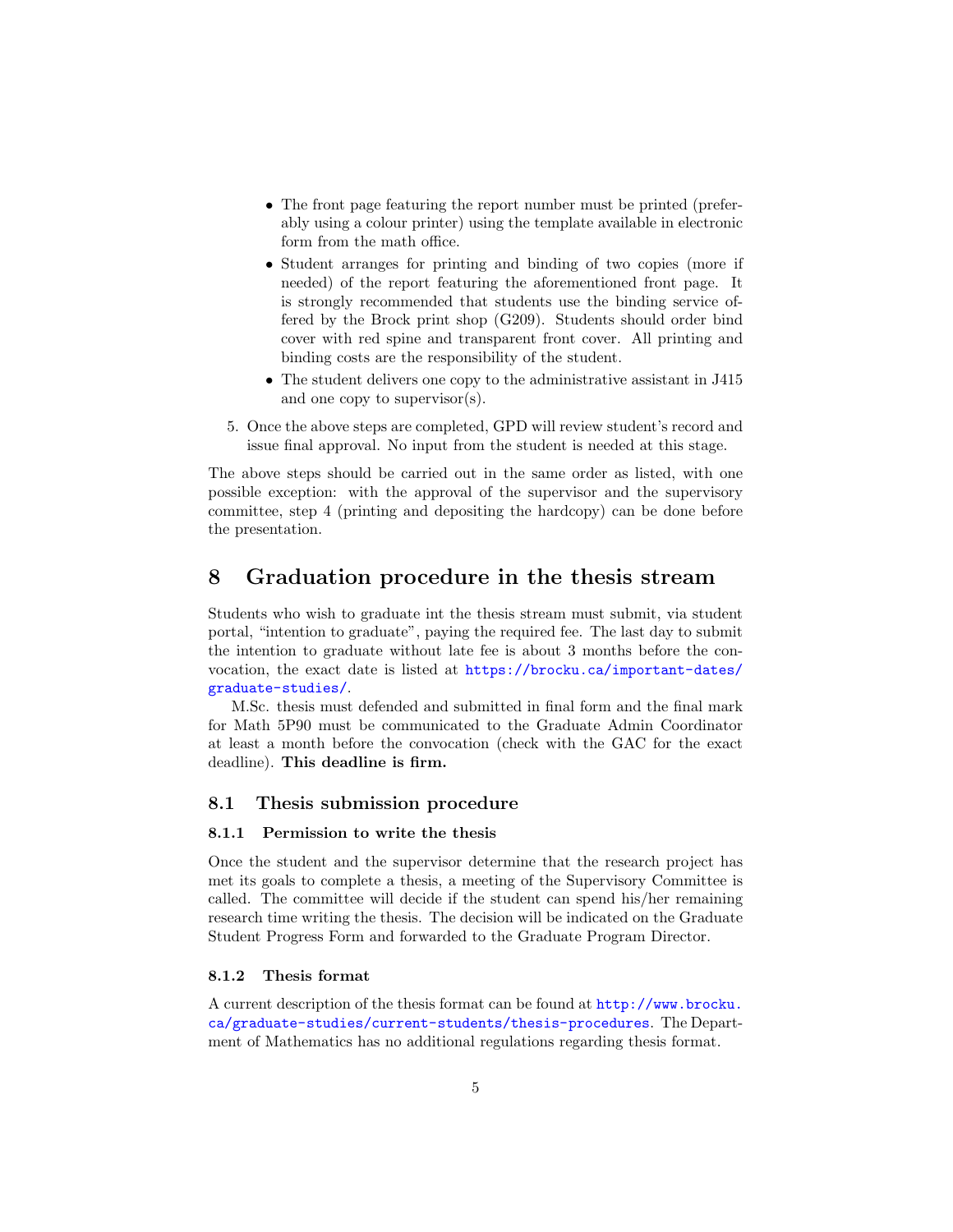#### <span id="page-5-0"></span>8.1.3 External thesis review and defence date

Once the supervisor (in consultation with other members of the supervisory committee) agrees that the thesis is ready for external review, the student forwards the PDF file of the completed thesis to the Graduate Admin Coordinator and asks for arranging the defence.

The supervisor must also complete a list of three potential external examiners, ranked in order of preference, and forward it to GAC. Note that an external examiner may be external to the graduate program but internal to Brock University. In such case, approval must be obtained from the Dean of Graduate Studies.

The thesis along with the list of potential external examiners are then forwarded to the Office of the Dean of Mathematics and Science. The Dean (or Associate Dean) will appoint the external examiner and forward a copy of the thesis along with the program's policies for thesis examinations to the external examiner.

Once the Graduate Program Director and the departmental graduate administrative assistant receive notification of who the external examiner will be, a defence date will be set. The date will normally be 4-6 weeks from the external examiner notification date. The remaining examination committee members will then receive a copy of the thesis for the final defence.

The external examiner will be expected to submit a written evaluation at least one week prior to the defence. The external examiner's report will be shared with other members of the Examination Committee and the student. If the external examiner reports that the thesis is not ready for defence, the student must revise the thesis within a reasonable period of time. The revised thesis must be approved by the Supervisory Committee and then resubmitted to the external examiner. If the external examiner's evaluation is so unfavorable as to jeopardize the approval of the thesis, the defence should be postponed and the Graduate Program Director , in consultation with the Supervisory Committee, will recommend a subsequent course of action.

All typing and other costs of preparing the thesis are the responsibility of the student.

#### <span id="page-5-1"></span>8.2 Thesis defence

#### <span id="page-5-2"></span>8.2.1 Examination Committee composition

The Examination Committee will consist of the Dean of the Faculty of Mathematics and Science or the Dean's delegate, who will serve as the non-voting chair of the Examination Committee, the external examiner, the supervisor, and two faculty representatives from the Department of Mathematics appointed by the Graduate Program Director (normally the other two members of the Supervisory Committee).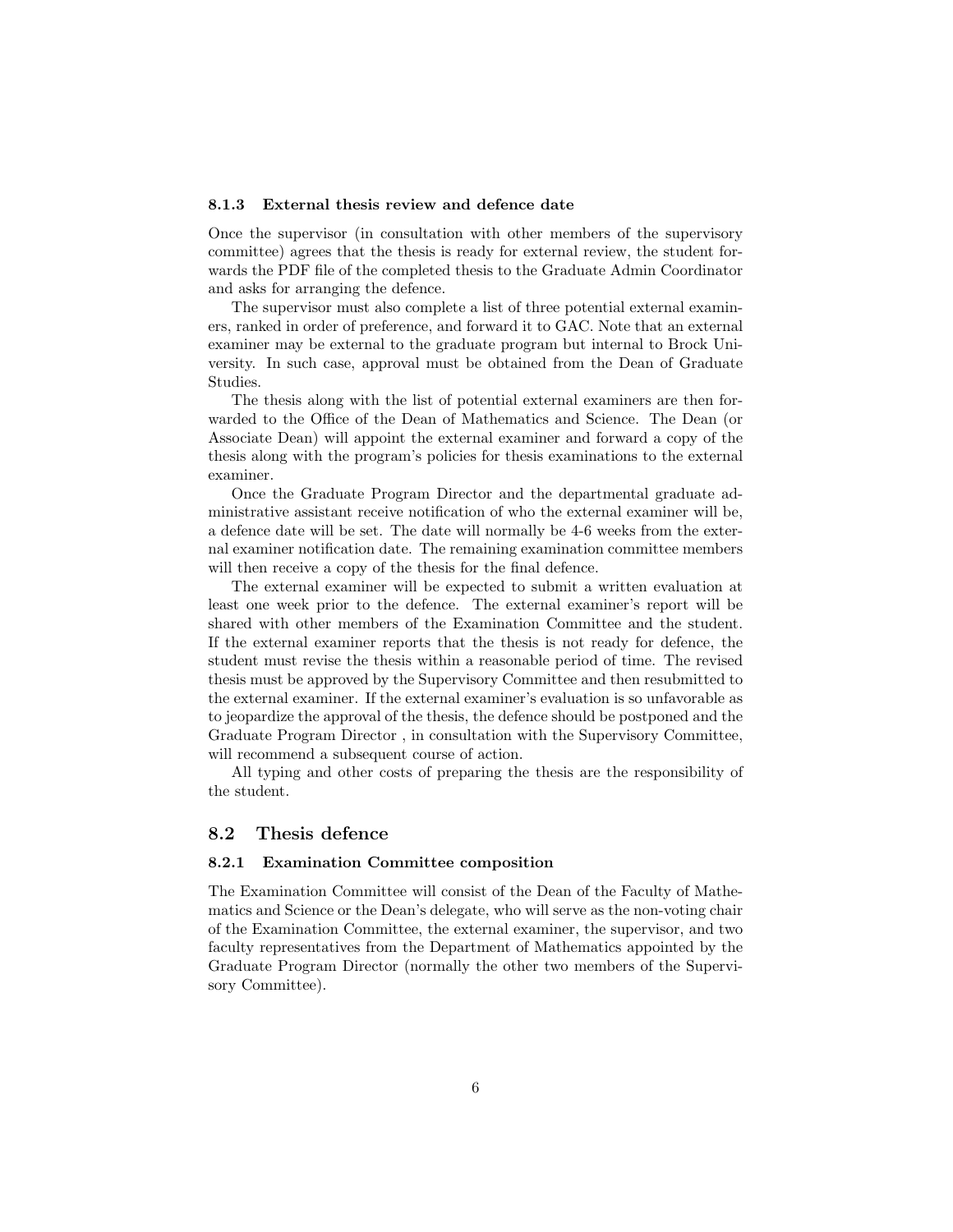#### <span id="page-6-0"></span>8.2.2 Format of the defence

The defence will consist of three parts, the first two of which are open to the public: (1) a research presentation by the candidate (2) an oral examination session, and (3) an in camera meeting of the Examination Committee. The total duration of the oral examination is not to exceed two hours. The defence proceeds as follows.

- The examination chair introduces the Committee members and the candidate, and explains the format of the defence.
- The candidate gives a presentation, normally 15-20 minutes in length.
- The floor is open to questions from the audience; members of the the Examination Committee will normally not ask questions at this time.
- This is followed by a short (about 10-15 minutes) break.
- The Examination Committee meets with the candidate for a further period of questioning. During this examination session, all questions and comments will be related to the scientific contents of the thesis.
- The order of questioning is usually the external examiner, the first member of the Supervisory Committee (the Supervisory Committee chair), the second member of the Supervisory Committee, and the supervisor. The chair of the Examination Committee is not required to ask questions.
- When the committee is satisfied with the questioning, the chair thanks the candidate, who then leaves the room so that the Committee may deliberate in camera.
- The candidate is invited back into the room to be informed of the committee's decision.

#### <span id="page-6-1"></span>8.2.3 Possible outcomes of the defence

All members of the Examination Committee, except the Committee chair, will vote on the outcome of the exam. All aspects of the written work as well as the student's performance during the defence must be taken into consideration when determining the grade.

A Fail grade will be awarded if two or more members of the Committee vote to fail or if the external examiner deems the thesis to have failed. If a member votes against the candidate's defense, he/she must provide a written explanation.

A Pass grade will be awarded if the majority of members of the Committee, including the external examiner, vote to pass. Theses grades shall be reported to the Faculty of Graduate Studies as either Pass or Fail. A pass grade must be further differentiated as one of: Acceptable as is, Acceptable with minor revisions, Acceptable with major revisions.